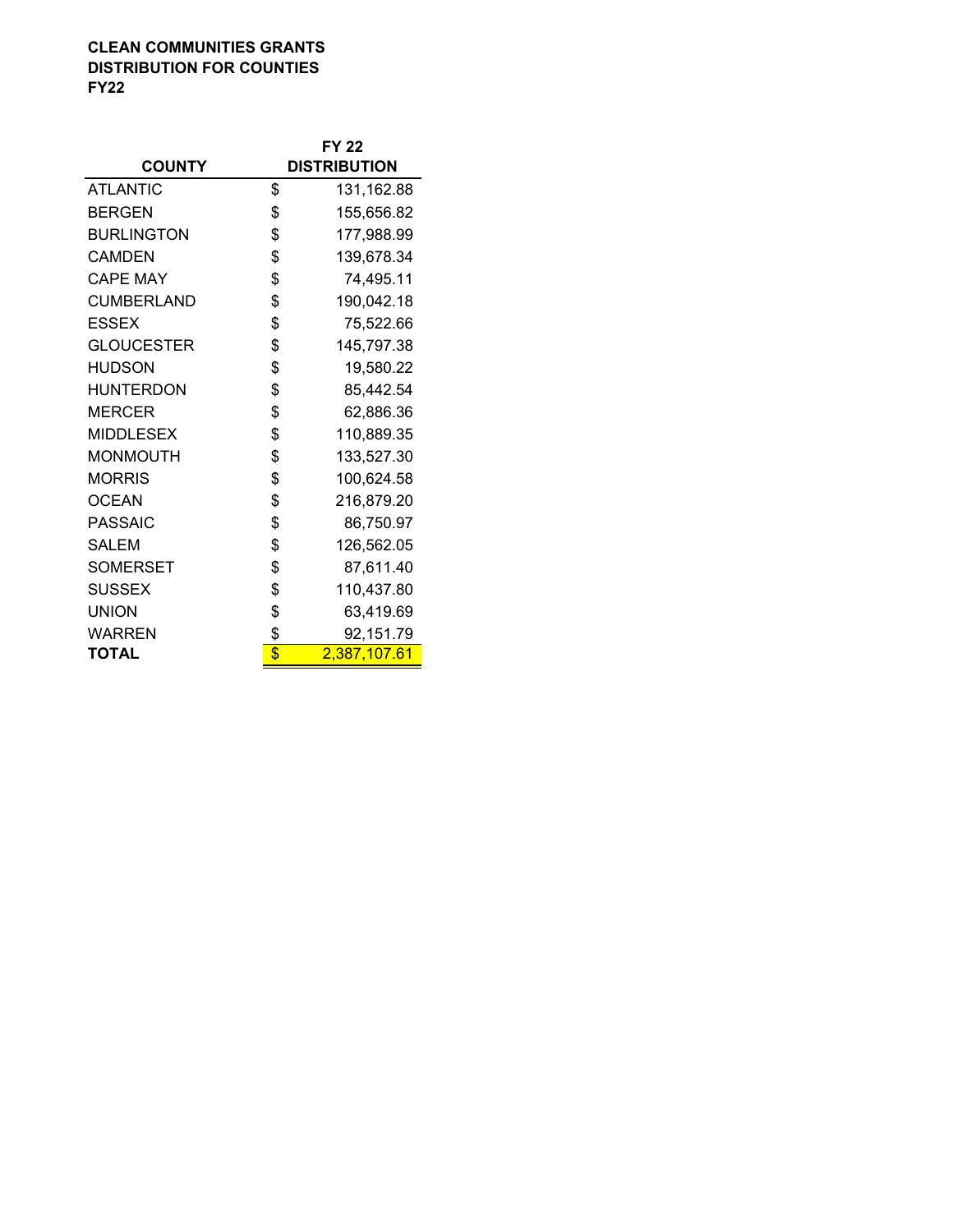## **CLEAN COMMUNITIES GRANTS DISTRIBUTION FOR MUNICIPALITIES FY22**

| <b>MUNICIPALITY</b>           | <b>COUNTY</b>   |    | FY 22               |
|-------------------------------|-----------------|----|---------------------|
|                               |                 |    | <b>DISTRIBUTION</b> |
| <b>ABSECON CITY</b>           | <b>ATLANTIC</b> | \$ | 21,213.84           |
| <b>ATLANTIC CITY</b>          | <b>ATLANTIC</b> | \$ | 86,406.35           |
| <b>BRIGANTINE CITY</b>        | <b>ATLANTIC</b> | \$ | 44,537.26           |
| <b>BUENA BORO</b>             | <b>ATLANTIC</b> | \$ | 12,267.36           |
| <b>BUENA VISTA TWP</b>        | <b>ATLANTIC</b> | \$ | 31,740.51           |
| <b>CORBIN CITY</b>            | <b>ATLANTIC</b> | \$ | 4,000.00            |
| <b>EGG HARBOR CITY</b>        | <b>ATLANTIC</b> | \$ | 15,151.90           |
| <b>EGG HARBOR TWP</b>         | <b>ATLANTIC</b> | \$ | 110,690.51          |
| <b>ESTELL MANOR CITY</b>      | <b>ATLANTIC</b> | \$ | 8,768.60            |
| <b>FOLSOM BORO</b>            | <b>ATLANTIC</b> | \$ | 6,517.18            |
| <b>GALLOWAY TWP</b>           | <b>ATLANTIC</b> | \$ | 92,454.55           |
| <b>HAMILTON TWP</b>           | <b>ATLANTIC</b> | \$ | 80,024.50           |
| <b>HAMMONTON TOWN</b>         | <b>ATLANTIC</b> | \$ | 37,865.70           |
| <b>LINWOOD CITY</b>           | <b>ATLANTIC</b> | \$ | 18,373.14           |
| <b>LONGPORT BORO</b>          | <b>ATLANTIC</b> | \$ | 8,367.17            |
| <b>MARGATE CITY</b>           | <b>ATLANTIC</b> | \$ | 32,487.72           |
| <b>MULLICA TWP</b>            | <b>ATLANTIC</b> | \$ | 22,427.83           |
| NORTHFIELD CITY               | <b>ATLANTIC</b> | \$ | 19,516.93           |
| PLEASANTVILLE CITY            | <b>ATLANTIC</b> | \$ | 38,331.40           |
| PORT REPUBLIC CITY            | <b>ATLANTIC</b> | \$ | 4,000.00            |
| SOMERS POINT CITY             | <b>ATLANTIC</b> | \$ | 28,694.14           |
| <b>VENTNOR CITY</b>           | <b>ATLANTIC</b> | \$ | 33,593.05           |
| <b>WEYMOUTH TWP</b>           | <b>ATLANTIC</b> | \$ | 10,540.63           |
| <b>ALLENDALE BORO</b>         | <b>BERGEN</b>   | \$ | 13,958.41           |
| <b>ALPINE BORO</b>            | <b>BERGEN</b>   | \$ | 6,557.11            |
| <b>BERGENFIELD BORO</b>       | <b>BERGEN</b>   | \$ | 43,308.27           |
| <b>BOGOTA BORO</b>            | <b>BERGEN</b>   | \$ | 13,278.73           |
| <b>CARLSTADT BORO</b>         | <b>BERGEN</b>   | \$ | 13,395.69           |
| <b>CLIFFSIDE PARK BORO</b>    | <b>BERGEN</b>   | \$ | 41,215.56           |
| <b>CLOSTER BORO</b>           | <b>BERGEN</b>   | \$ | 17,607.78           |
| <b>CRESSKILL BORO</b>         | <b>BERGEN</b>   | \$ | 18,343.36           |
| <b>DEMAREST BORO</b>          | <b>BERGEN</b>   | \$ | 10,669.18           |
| <b>DUMONT BORO</b>            | <b>BERGEN</b>   | \$ | 31,583.46           |
| EAST RUTHERFORD BORO          | <b>BERGEN</b>   | \$ | 19,899.99           |
| <b>EDGEWATER BORO</b>         | <b>BERGEN</b>   | ሖ  | 24,745.66           |
| ELMWOOD PARK BORO             |                 | Φ  |                     |
| <b>EMERSON BORO</b>           | <b>BERGEN</b>   | \$ | 35,539.23           |
|                               | <b>BERGEN</b>   | \$ | 15,314.22           |
| <b>ENGLEWOOD CITY</b>         | <b>BERGEN</b>   | \$ | 52,126.39           |
| ENGLEWOOD CLIFFS BORO         | <b>BERGEN</b>   | \$ | 13,129.57           |
| <b>FAIR LAWN BORO</b>         | <b>BERGEN</b>   | \$ | 60,887.40           |
| <b>FAIRVIEW BORO</b>          | <b>BERGEN</b>   | \$ | 20,098.42           |
| FORT LEE BORO                 | <b>BERGEN</b>   | \$ | 71,734.59           |
| <b>FRANKLIN LAKES BORO</b>    | <b>BERGEN</b>   | \$ | 31,481.21           |
| <b>GARFIELD CITY</b>          | <b>BERGEN</b>   | \$ | 49,873.64           |
| <b>GLEN ROCK BORO</b>         | <b>BERGEN</b>   | \$ | 21,569.28           |
| <b>HACKENSACK CITY</b>        | <b>BERGEN</b>   | \$ | 79,655.85           |
| <b>HARRINGTON PARK BORO</b>   | <b>BERGEN</b>   | \$ | 10,423.00           |
| HASBROUCK HEIGHTS BORO BERGEN |                 | \$ | 22,207.29           |
| <b>HAWORTH BORO</b>           | <b>BERGEN</b>   | \$ | 8,513.19            |
| <b>HILLSDALE BORO</b>         | <b>BERGEN</b>   | \$ | 20,971.00           |
| HO-HO-KUS B0RO                | <b>BERGEN</b>   | \$ | 9,502.59            |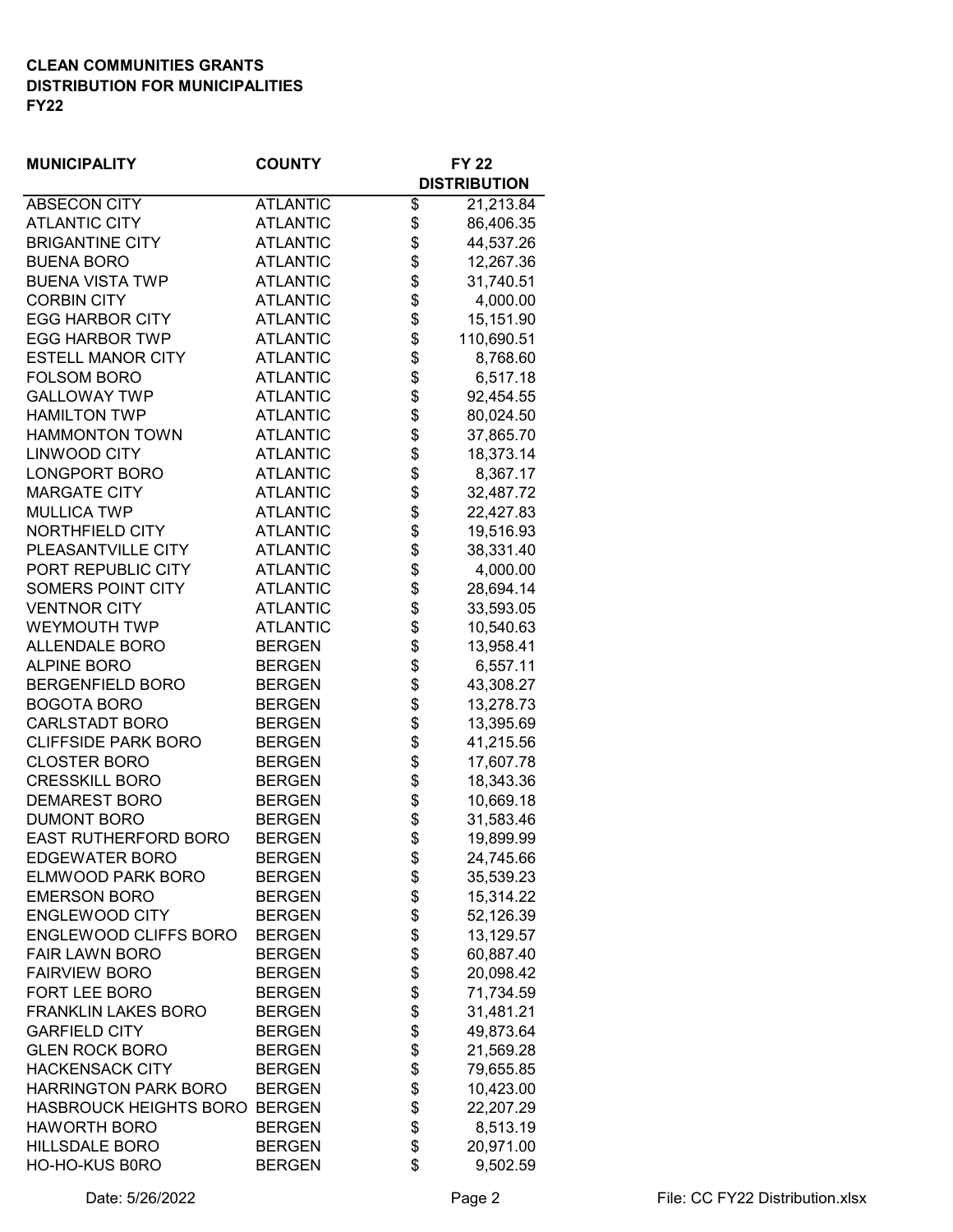| <b>MUNICIPALITY</b>            | <b>COUNTY</b>     |    | <b>FY 22</b>        |
|--------------------------------|-------------------|----|---------------------|
|                                |                   |    | <b>DISTRIBUTION</b> |
| <b>LEONIA BORO</b>             | <b>BERGEN</b>     | \$ | 15,859.89           |
| <b>LITTLE FERRY BORO</b>       | <b>BERGEN</b>     | \$ | 18,292.11           |
| <b>LODI BORO</b>               | <b>BERGEN</b>     | \$ | 40,989.86           |
| <b>LYNDHURST TWP</b>           | <b>BERGEN</b>     | \$ | 39,491.20           |
| <b>MAHWAH TWP</b>              | <b>BERGEN</b>     | \$ | 52,628.74           |
| MAYWOOD BORO                   | <b>BERGEN</b>     | \$ | 17,349.83           |
| <b>MIDLAND PARK BORO</b>       | <b>BERGEN</b>     | \$ | 14,518.39           |
| <b>MONTVALE BORO</b>           | <b>BERGEN</b>     | \$ | 19,016.77           |
| <b>MOONACHIE BORO</b>          | <b>BERGEN</b>     | \$ | 6,077.31            |
| <b>NEW MILFORD BORO</b>        | <b>BERGEN</b>     | \$ | 30,936.69           |
| <b>NORTH ARLINGTON BORO</b>    | <b>BERGEN</b>     | \$ | 27,796.80           |
| NORTHVALE BORO                 | <b>BERGEN</b>     | \$ | 10,308.22           |
| NORWOOD BORO                   | <b>BERGEN</b>     | \$ | 11,064.22           |
| OAKLAND BORO                   | <b>BERGEN</b>     | \$ | 28,126.19           |
| <b>OLD TAPPAN BORO</b>         | <b>BERGEN</b>     | \$ | 13,429.04           |
| <b>ORADELL BORO</b>            | <b>BERGEN</b>     | \$ | 16,482.98           |
| PALISADES PARK BORO            | <b>BERGEN</b>     | \$ | 29,937.60           |
| PARAMUS BORO                   | <b>BERGEN</b>     | \$ | 50,347.58           |
| PARK RIDGE BORO                | <b>BERGEN</b>     | \$ | 18,858.90           |
| <b>RAMSEY BORO</b>             | <b>BERGEN</b>     | \$ | 30,823.95           |
| RIDGEFIELD BORO                | <b>BERGEN</b>     | \$ | 18,651.67           |
| RIDGEFIELD PARK VILLAGE        | <b>BERGEN</b>     | \$ | 22,053.44           |
| RIDGEWOOD VILLAGE              | <b>BERGEN</b>     | \$ | 47,758.99           |
| <b>RIVER EDGE BORO</b>         | <b>BERGEN</b>     | \$ | 21,082.33           |
| <b>RIVER VALE TWP</b>          | <b>BERGEN</b>     | \$ | 20,927.54           |
| ROCHELLE PARK TWP              | <b>BERGEN</b>     | \$ | 10,361.66           |
| RUTHERFORD BORO                | <b>BERGEN</b>     | \$ | 32,388.32           |
| <b>SADDLE BROOK TWP</b>        | <b>BERGEN</b>     | \$ | 25,612.47           |
| SADDLE RIVER BORO              | <b>BERGEN</b>     | \$ | 11,298.65           |
| <b>SOUTH HACKENSACK TWP</b>    | <b>BERGEN</b>     | \$ | 5,084.92            |
| <b>TEANECK TWP</b>             | <b>BERGEN</b>     | \$ | 71,491.80           |
| <b>TENAFLY BORO</b>            | <b>BERGEN</b>     | \$ | 29,984.76           |
| UPPER SADDLE RIVER BORO BERGEN |                   | \$ | 21,611.81           |
| <b>WALDWICK BORO</b>           | <b>BERGEN</b>     | \$ | 19,592.59           |
| <b>WALLINGTON BORO</b>         | <b>BERGEN</b>     | Φ  | 20,161.60           |
| <b>WASHINGTON TWP</b>          | <b>BERGEN</b>     | \$ | 19,311.55           |
| WESTWOOD BORO                  | <b>BERGEN</b>     | \$ | 22,681.89           |
| <b>WOODCLIFF LAKE BORO</b>     | <b>BERGEN</b>     | \$ | 15,810.96           |
| <b>WOOD-RIDGE BORO</b>         | <b>BERGEN</b>     | \$ | 16,977.56           |
| <b>WYCKOFF TWP</b>             | <b>BERGEN</b>     | \$ | 37,526.60           |
| <b>BASS RIVER TWP</b>          | <b>BURLINGTON</b> | \$ | 7,634.42            |
| <b>BEVERLY CITY</b>            | <b>BURLINGTON</b> | \$ | 6,139.46            |
| <b>BORDENTOWN CITY</b>         | <b>BURLINGTON</b> | \$ | 8,862.75            |
| <b>BORDENTOWN TWP</b>          | <b>BURLINGTON</b> | \$ | 24,901.63           |
| <b>BURLINGTON CITY</b>         | <b>BURLINGTON</b> | \$ | 23,164.12           |
| <b>BURLINGTON TWP</b>          | <b>BURLINGTON</b> | \$ | 46,881.28           |
| <b>CHESTERFIELD TWP</b>        | <b>BURLINGTON</b> | \$ | 17,218.89           |
| <b>CINNAMINSON TWP</b>         | <b>BURLINGTON</b> | \$ | 38,362.16           |
| <b>DELANCO TWP</b>             | <b>BURLINGTON</b> | \$ | 10,428.42           |
| <b>DELRAN TWP</b>              | <b>BURLINGTON</b> | \$ | 34,401.51           |
| <b>EASTAMPTON TWP</b>          | <b>BURLINGTON</b> | \$ | 13,034.37           |
| <b>EDGEWATER PARK TWP</b>      | <b>BURLINGTON</b> | \$ | 17,817.60           |
| <b>EVESHAM TWP</b>             | <b>BURLINGTON</b> | \$ | 101,924.41          |
| <b>FIELDSBORO BORO</b>         | <b>BURLINGTON</b> | \$ | 4,000.00            |
| <b>FLORENCE TWP</b>            | <b>BURLINGTON</b> | \$ | 29,401.38           |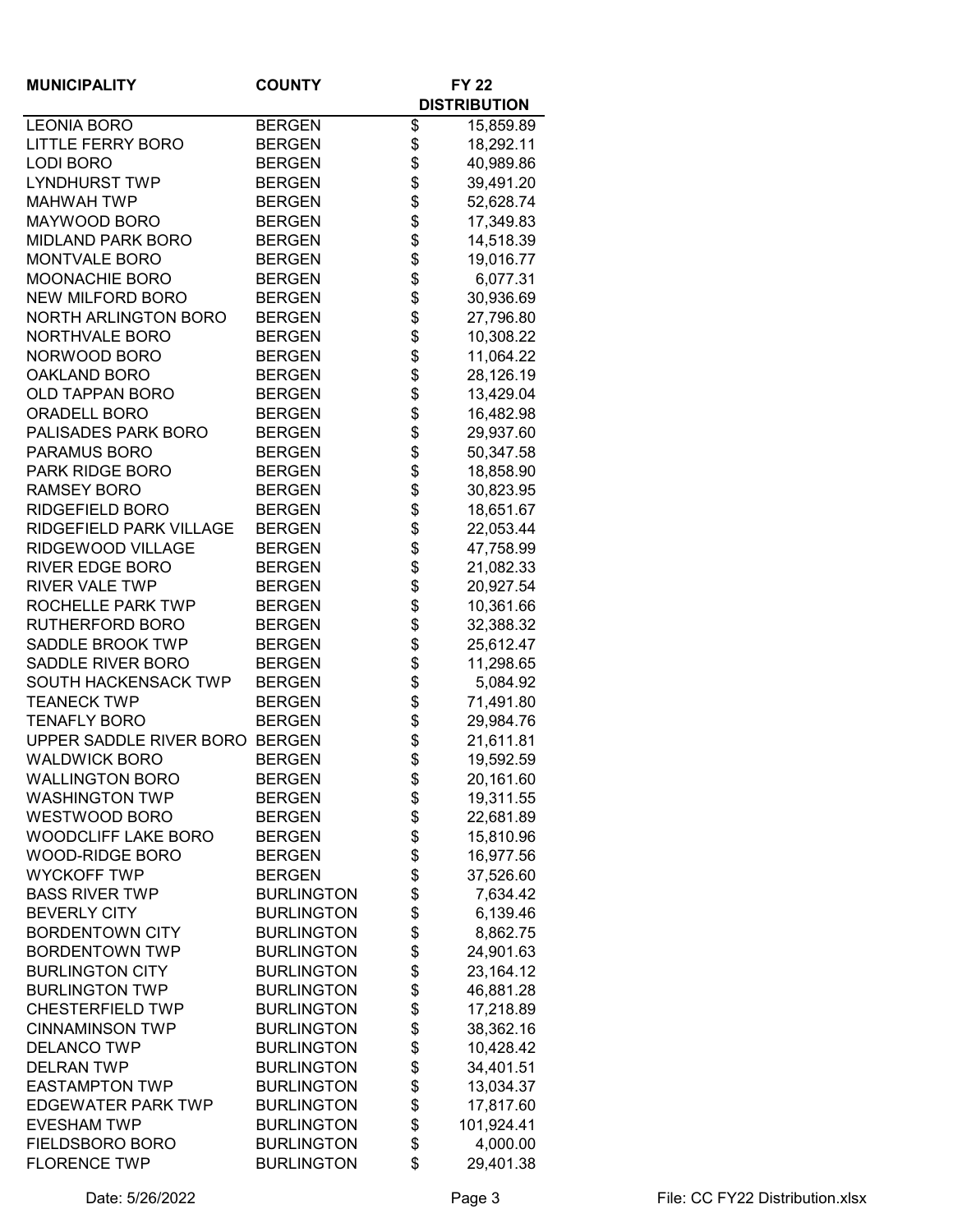| <b>MUNICIPALITY</b>        | <b>COUNTY</b>     | <b>FY 22</b> |                     |
|----------------------------|-------------------|--------------|---------------------|
|                            |                   |              | <b>DISTRIBUTION</b> |
| <b>HAINESPORT TWP</b>      | <b>BURLINGTON</b> | \$           | 15,220.98           |
| <b>LUMBERTON TWP</b>       | <b>BURLINGTON</b> | \$           | 27,097.57           |
| <b>MANSFIELD TWP</b>       | <b>BURLINGTON</b> | \$           | 20,572.16           |
| <b>MAPLE SHADE TWP</b>     | <b>BURLINGTON</b> | \$           | 40,092.66           |
| <b>MEDFORD LAKES BORO</b>  | <b>BURLINGTON</b> | \$           | 11,445.13           |
| <b>MEDFORD TWP</b>         | <b>BURLINGTON</b> | \$           | 70,165.36           |
| <b>MOORESTOWN TWP</b>      | <b>BURLINGTON</b> | \$           | 49,857.53           |
| <b>MOUNT HOLLY TWP</b>     | <b>BURLINGTON</b> | \$           | 20,395.21           |
| <b>MOUNT LAUREL TWP</b>    | <b>BURLINGTON</b> | \$           | 91,585.99           |
| <b>NEW HANOVER TWP</b>     | <b>BURLINGTON</b> | \$           | 7,771.01            |
| <b>NORTH HANOVER TWP</b>   | <b>BURLINGTON</b> | \$           | 15,408.64           |
| PALMYRA BORO               | <b>BURLINGTON</b> | \$           | 16,616.74           |
| PEMBERTON BORO             | <b>BURLINGTON</b> | \$           | 4,000.00            |
| PEMBERTON TWP              | <b>BURLINGTON</b> | \$           | 74,114.66           |
| <b>RIVERSIDE TWP</b>       | <b>BURLINGTON</b> | \$           | 15,987.99           |
| <b>RIVERTON BORO</b>       | <b>BURLINGTON</b> | \$           | 6,553.59            |
| <b>SHAMONG TWP</b>         | <b>BURLINGTON</b> | \$           | 20,594.30           |
| SOUTHAMPTON TWP            | <b>BURLINGTON</b> | \$           | 34,359.37           |
| <b>SPRINGFIELD TWP</b>     | <b>BURLINGTON</b> | \$           | 12,324.00           |
| <b>TABERNACLE TWP</b>      | <b>BURLINGTON</b> | \$           | 26,284.78           |
| <b>WASHINGTON TWP</b>      | <b>BURLINGTON</b> | \$           | 8,335.64            |
| <b>WESTAMPTON TWP</b>      | <b>BURLINGTON</b> | \$           | 18,488.16           |
| <b>WILLINGBORO TWP</b>     | <b>BURLINGTON</b> | \$           | 64,903.57           |
| WOODLAND TWP               | <b>BURLINGTON</b> | \$           | 12,763.15           |
| <b>WRIGHTSTOWN BORO</b>    | <b>BURLINGTON</b> | \$           | 4,000.00            |
| <b>AUDUBON BORO</b>        | <b>CAMDEN</b>     | \$           | 17,527.52           |
| <b>AUDUBON PARK BORO</b>   | <b>CAMDEN</b>     | \$           | 4,000.00            |
| <b>BARRINGTON BORO</b>     | <b>CAMDEN</b>     | \$           | 15,267.26           |
| <b>BELLMAWR BORO</b>       | <b>CAMDEN</b>     | \$           | 24,366.49           |
| <b>BERLIN BORO</b>         | <b>CAMDEN</b>     | \$           | 16,304.77           |
| <b>BERLIN TWP</b>          | <b>CAMDEN</b>     | \$           | 14,400.10           |
| <b>BROOKLAWN BORO</b>      | <b>CAMDEN</b>     | \$           | 4,065.38            |
| <b>CAMDEN CITY</b>         | <b>CAMDEN</b>     | \$           | 123,484.53          |
| <b>CHERRY HILL TWP</b>     | <b>CAMDEN</b>     | \$           | 155,560.83          |
| CHESILHURST BORO           | CAMDEN            | \$           | 5,566.89            |
| <b>CLEMENTON BORO</b>      | <b>CAMDEN</b>     | \$           | 11,354.45           |
| COLLINGSWOOD BORO          | <b>CAMDEN</b>     | \$           | 29,510.12           |
| <b>GIBBSBORO BORO</b>      | <b>CAMDEN</b>     | \$           | 5,160.55            |
| <b>GLOUCESTER CITY</b>     | <b>CAMDEN</b>     | \$           | 21,675.33           |
| <b>GLOUCESTER TWP</b>      | <b>CAMDEN</b>     | \$           | 129,188.80          |
| <b>HADDON HEIGHTS BORO</b> | <b>CAMDEN</b>     | \$           | 15,406.01           |
| <b>HADDON TWP</b>          | <b>CAMDEN</b>     | \$           | 32,067.01           |
| <b>HADDONFIELD BORO</b>    | <b>CAMDEN</b>     | \$           | 24,214.33           |
| <b>HI-NELLA BORO</b>       | <b>CAMDEN</b>     | \$           | 4,000.00            |
| <b>LAUREL SPRINGS BORO</b> | <b>CAMDEN</b>     | \$           | 4,634.51            |
| <b>LAWNSIDE BORO</b>       | <b>CAMDEN</b>     | \$           | 6,572.67            |
| LINDENWOLD BORO            | <b>CAMDEN</b>     | \$           | 38,708.07           |
| <b>MAGNOLIA BORO</b>       | <b>CAMDEN</b>     | \$           | 9,253.40            |
| <b>MERCHANTVILLE BORO</b>  | <b>CAMDEN</b>     | \$           | 7,459.08            |
| <b>MOUNT EPHRAIM BORO</b>  | <b>CAMDEN</b>     | \$           | 9,690.37            |
| <b>OAKLYN BORO</b>         | <b>CAMDEN</b>     | \$           | 7,745.05            |
| PENNSAUKEN TWP             | <b>CAMDEN</b>     | \$           | 70,700.04           |
| PINE HILL BORO             | <b>CAMDEN</b>     | \$           | 20,786.69           |
| RUNNEMEDE BORO             | <b>CAMDEN</b>     | \$           | 17,484.29           |
| SOMERDALE BORO             | <b>CAMDEN</b>     | \$           | 12,522.80           |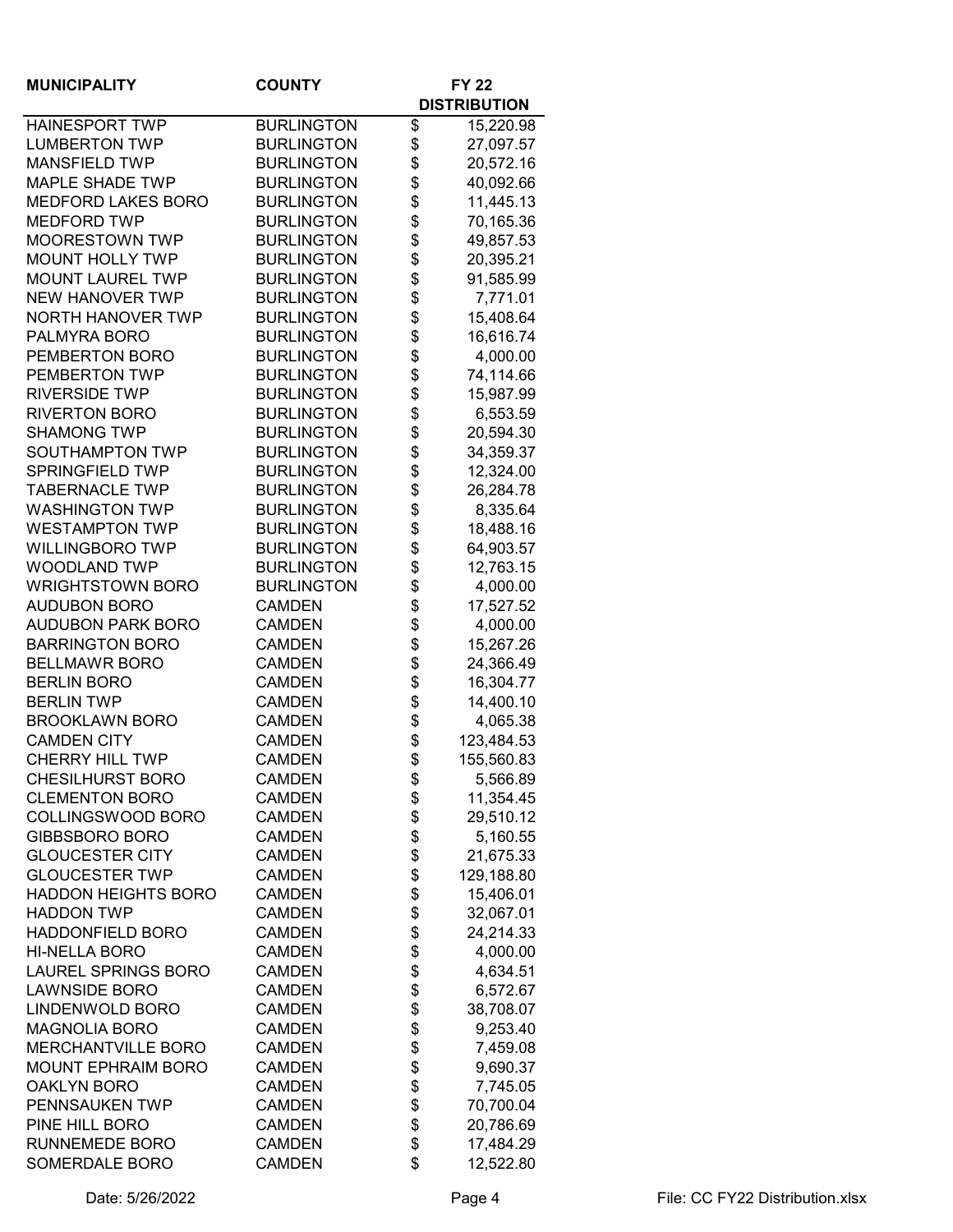| <b>MUNICIPALITY</b>           | <b>COUNTY</b>     | <b>FY 22</b> |                     |
|-------------------------------|-------------------|--------------|---------------------|
|                               |                   |              | <b>DISTRIBUTION</b> |
| STRATFORD BORO                | <b>CAMDEN</b>     | \$           | 14,239.22           |
| <b>VOORHEES TWP</b>           | <b>CAMDEN</b>     | \$           | 64,455.17           |
| <b>WATERFORD TWP</b>          | <b>CAMDEN</b>     | \$           | 27,351.24           |
| <b>WINSLOW TWP</b>            | <b>CAMDEN</b>     | \$           | 87,634.58           |
| <b>WOODLYNNE BORO</b>         | <b>CAMDEN</b>     | \$           | 4,453.53            |
| <b>AVALON BORO</b>            | <b>CAPE MAY</b>   | \$           | 26,831.28           |
| <b>CAPE MAY CITY</b>          | <b>CAPE MAY</b>   | \$           | 19,415.66           |
| CAPE MAY POINT BORO           | <b>CAPE MAY</b>   | \$           | 4,000.00            |
| <b>DENNIS TWP</b>             | <b>CAPE MAY</b>   | \$           | 22,639.30           |
| <b>LOWER TWP</b>              | <b>CAPE MAY</b>   | \$           | 81,632.54           |
| <b>MIDDLE TWP</b>             | <b>CAPE MAY</b>   | \$           | 57,508.57           |
| NORTH WILDWOOD CITY           | <b>CAPE MAY</b>   | \$           | 36,682.65           |
| <b>OCEAN CITY</b>             | <b>CAPE MAY</b>   | \$           | 94,127.84           |
| <b>SEA ISLE CITY</b>          | <b>CAPE MAY</b>   | \$           | 28,955.81           |
| STONE HARBOR BORO             | <b>CAPE MAY</b>   | \$           | 15,459.70           |
| <b>UPPER TWP</b>              | <b>CAPE MAY</b>   | \$           | 36,968.52           |
| <b>WEST CAPE MAY BORO</b>     | <b>CAPE MAY</b>   | \$           | 5,661.46            |
| WEST WILDWOOD BORO            | <b>CAPE MAY</b>   | \$           | 4,000.00            |
| WILDWOOD CITY                 | <b>CAPE MAY</b>   | \$           | 28,932.12           |
| WILDWOOD CREST BORO           | <b>CAPE MAY</b>   | \$           | 24,788.52           |
| <b>WOODBINE BORO</b>          | <b>CAPE MAY</b>   | \$           | 8,021.54            |
| <b>BRIDGETON CITY</b>         | <b>CUMBERLAND</b> | \$           | 34,850.91           |
| <b>COMMERCIAL TWP</b>         | <b>CUMBERLAND</b> | \$           | 17,447.61           |
| <b>DEERFIELD TWP</b>          | <b>CUMBERLAND</b> | \$           | 6,338.80            |
| <b>DOWNE TWP</b>              | <b>CUMBERLAND</b> | \$           | 8,270.59            |
| <b>FAIRFIELD TWP</b>          | <b>CUMBERLAND</b> | \$           | 13,836.49           |
| <b>GREENWICH TWP</b>          | <b>CUMBERLAND</b> | \$           | 4,000.00            |
| <b>HOPEWELL TWP</b>           | <b>CUMBERLAND</b> | \$           | 12,334.24           |
| <b>LAWRENCE TWP</b>           | <b>CUMBERLAND</b> | \$           | 13,339.23           |
| <b>MAURICE RIVER TWP</b>      | <b>CUMBERLAND</b> | \$           | 15,345.18           |
| <b>MILLVILLE CITY</b>         | <b>CUMBERLAND</b> | \$           | 65,725.11           |
| <b>SHILOH BORO</b>            | <b>CUMBERLAND</b> | \$           | 4,000.00            |
| <b>STOW CREEK TWP</b>         | <b>CUMBERLAND</b> | \$           | 4,443.54            |
| <b>UPPER DEERFIELD TWP</b>    | <b>CUMBERLAND</b> | \$           | 17,896.49           |
| VINELAND CITY                 | <b>CUMBERLAND</b> | \$           | 136,630.19          |
| <b>BELLEVILLE TWP</b>         | <b>ESSEX</b>      | \$           | 61,470.44           |
| <b>BLOOMFIELD TWP</b>         | <b>ESSEX</b>      | \$           | 87,732.89           |
| <b>CALDWELL BORO</b>          | <b>ESSEX</b>      | \$           | 15,267.62           |
| <b>CEDAR GROVE TWP</b>        | <b>ESSEX</b>      | \$           | 24,485.82           |
| <b>EAST ORANGE CITY</b>       | <b>ESSEX</b>      | \$           | 113,991.47          |
| <b>ESSEX FELLS TWP</b>        | <b>ESSEX</b>      | \$           | 6,350.93            |
| <b>FAIRFIELD TWP</b>          | <b>ESSEX</b>      | \$           | 19,106.56           |
| <b>GLEN RIDGE BORO</b>        | <b>ESSEX</b>      | \$           | 12,720.81           |
| <b>IRVINGTON TWP</b>          | <b>ESSEX</b>      | \$           | 92,958.51           |
| <b>LIVINGSTON TWP</b>         | <b>ESSEX</b>      | \$           | 60,671.54           |
| MAPLEWOOD TWP                 | <b>ESSEX</b>      | \$           | 42,914.77           |
| <b>MILLBURN TWP</b>           | <b>ESSEX</b>      | \$           | 42,951.84           |
| <b>MONTCLAIR TWP</b>          | <b>ESSEX</b>      | \$           | 73,165.47           |
| <b>NEWARK CITY</b>            | <b>ESSEX</b>      | \$           | 453,723.62          |
| NORTH CALDWELL BORO           | <b>ESSEX</b>      | \$           | 14,728.22           |
| <b>NUTLEY TWP</b>             | <b>ESSEX</b>      | \$           | 53,204.68           |
| <b>ORANGE CITY</b>            | <b>ESSEX</b>      | \$           | 52,465.79           |
| ROSELAND BORO                 | <b>ESSEX</b>      | \$           | 11,748.53           |
| SOUTH ORANGE VILLAGE TWIESSEX |                   | \$           | 30,701.48           |
| <b>VERONA TWP</b>             | <b>ESSEX</b>      | \$           | 27,445.90           |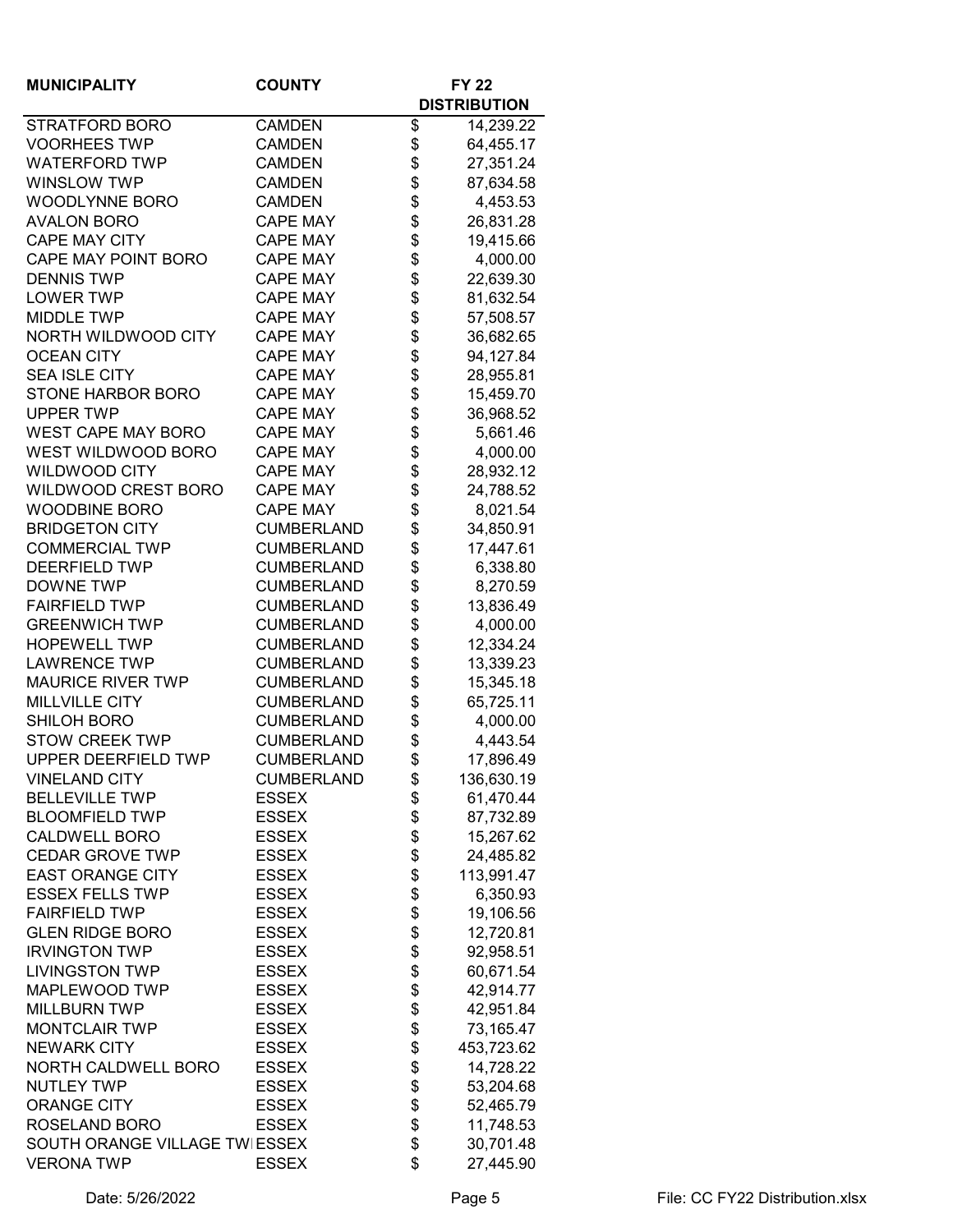| <b>MUNICIPALITY</b>          | <b>COUNTY</b>     | <b>FY 22</b> |                     |
|------------------------------|-------------------|--------------|---------------------|
|                              |                   |              | <b>DISTRIBUTION</b> |
| <b>WEST CALDWELL TWP</b>     | <b>ESSEX</b>      | \$           | 22,295.07           |
| <b>WEST ORANGE TWP</b>       | <b>ESSEX</b>      | \$           | 81,567.89           |
| <b>CLAYTON BORO</b>          | <b>GLOUCESTER</b> | \$           | 19,038.66           |
| <b>DEPTFORD TWP</b>          | <b>GLOUCESTER</b> | \$           | 66,331.05           |
| <b>EAST GREENWICH TWP</b>    | <b>GLOUCESTER</b> | \$           | 25,014.03           |
| <b>ELK TWP</b>               | <b>GLOUCESTER</b> | \$           | 12,187.88           |
| <b>FRANKLIN TWP</b>          | <b>GLOUCESTER</b> | \$           | 49,640.43           |
| <b>GLASSBORO BORO</b>        | <b>GLOUCESTER</b> | \$           | 39,879.16           |
| <b>GREENWICH TWP</b>         | <b>GLOUCESTER</b> | \$           | 12,437.16           |
| <b>HARRISON TWP</b>          | <b>GLOUCESTER</b> | \$           | 28,803.85           |
| <b>LOGAN TWP</b>             | <b>GLOUCESTER</b> | \$           | 15,739.67           |
| <b>MANTUA TWP</b>            | <b>GLOUCESTER</b> | \$           | 33,253.37           |
| <b>MONROE TWP</b>            | <b>GLOUCESTER</b> | \$           | 79,283.57           |
| <b>NATIONAL PARK BORO</b>    | <b>GLOUCESTER</b> | \$           | 6,898.29            |
| <b>NEWFIELD BORO</b>         | <b>GLOUCESTER</b> | \$           | 4,615.87            |
| PAULSBORO BORO               | <b>GLOUCESTER</b> | \$           | 13,978.75           |
| PITMAN BORO                  | <b>GLOUCESTER</b> | \$           | 19,058.02           |
| <b>SOUTH HARRISON TWP</b>    | <b>GLOUCESTER</b> | \$           | 9,222.66            |
| SWEDESBORO BORO              | <b>GLOUCESTER</b> | \$           | 5,211.18            |
| <b>WASHINGTON TWP</b>        | <b>GLOUCESTER</b> | \$           | 96,600.42           |
| <b>WENONAH BORO</b>          | <b>GLOUCESTER</b> | \$           | 6,197.06            |
| <b>WEST DEPTFORD TWP</b>     | <b>GLOUCESTER</b> | \$           | 46,908.96           |
| <b>WESTVILLE BORO</b>        | <b>GLOUCESTER</b> | \$           | 9,314.88            |
| <b>WOODBURY CITY</b>         | <b>GLOUCESTER</b> | \$           | 21,578.21           |
| <b>WOODBURY HEIGHTS BORO</b> | <b>GLOUCESTER</b> | \$           | 7,357.62            |
| <b>WOOLWICH TWP</b>          | <b>GLOUCESTER</b> | \$           | 27,108.49           |
| <b>BAYONNE CITY</b>          | <b>HUDSON</b>     | \$           | 111,904.80          |
| <b>EAST NEWARK BORO</b>      | <b>HUDSON</b>     | \$           | 4,000.00            |
| <b>GUTTENBERG TOWN</b>       | <b>HUDSON</b>     | \$           | 17,311.63           |
| <b>HARRISON TOWN</b>         | <b>HUDSON</b>     | \$           | 30,991.44           |
| <b>HOBOKEN CITY</b>          | <b>HUDSON</b>     | \$           | 101,590.77          |
| <b>JERSEY CITY</b>           | <b>HUDSON</b>     | \$           | 462,879.13          |
| <b>KEARNY TOWN</b>           | <b>HUDSON</b>     | \$           | 60,933.35           |
| <b>NORTH BERGEN TWP</b>      | <b>HUDSON</b>     | \$           | 91,743.29           |
| SECAUCUS TOWN                | HUDSON            | \$           | 38,272.34           |
| <b>UNION CITY</b>            | <b>HUDSON</b>     | \$           | 93,038.49           |
| <b>WEEHAWKEN TWP</b>         | <b>HUDSON</b>     | \$           | 32,146.96           |
| WEST NEW YORK TOWN           | <b>HUDSON</b>     | \$           | 74,518.35           |
| <b>ALEXANDRIA TWP</b>        | <b>HUNTERDON</b>  | \$           | 18,859.43           |
| <b>BETHLEHEM TWP</b>         | <b>HUNTERDON</b>  | \$           | 14,937.72           |
| <b>BLOOMSBURY BORO</b>       | <b>HUNTERDON</b>  | \$           | 4,000.00            |
| <b>CALIFON BORO</b>          | <b>HUNTERDON</b>  | \$           | 4,000.00            |
| <b>CLINTON TOWN</b>          | <b>HUNTERDON</b>  | \$           | 5,827.22            |
| <b>CLINTON TWP</b>           | <b>HUNTERDON</b>  | \$           | 37,568.03           |
| <b>DELAWARE TWP</b>          | <b>HUNTERDON</b>  | \$           | 23,509.84           |
| <b>EAST AMWELL TWP</b>       | <b>HUNTERDON</b>  | \$           | 15,988.04           |
| <b>FLEMINGTON BORO</b>       | <b>HUNTERDON</b>  | \$           | 9,111.44            |
| <b>FRANKLIN TWP</b>          | <b>HUNTERDON</b>  | \$           | 12,344.46           |
| <b>FRENCHTOWN BORO</b>       | <b>HUNTERDON</b>  | \$           | 4,133.64            |
| <b>GLEN GARDNER BORO</b>     | <b>HUNTERDON</b>  | \$           | 4,589.28            |
| <b>HAMPTON BORO</b>          | <b>HUNTERDON</b>  | \$           | 4,000.00            |
| <b>HIGH BRIDGE BORO</b>      | <b>HUNTERDON</b>  | \$           | 9,515.37            |
| <b>HOLLAND TWP</b>           | <b>HUNTERDON</b>  | \$           | 18,022.83           |
| <b>KINGWOOD TWP</b>          | <b>HUNTERDON</b>  | \$           | 19,176.24           |
| <b>LAMBERTVILLE CITY</b>     | <b>HUNTERDON</b>  | \$           | 10,454.69           |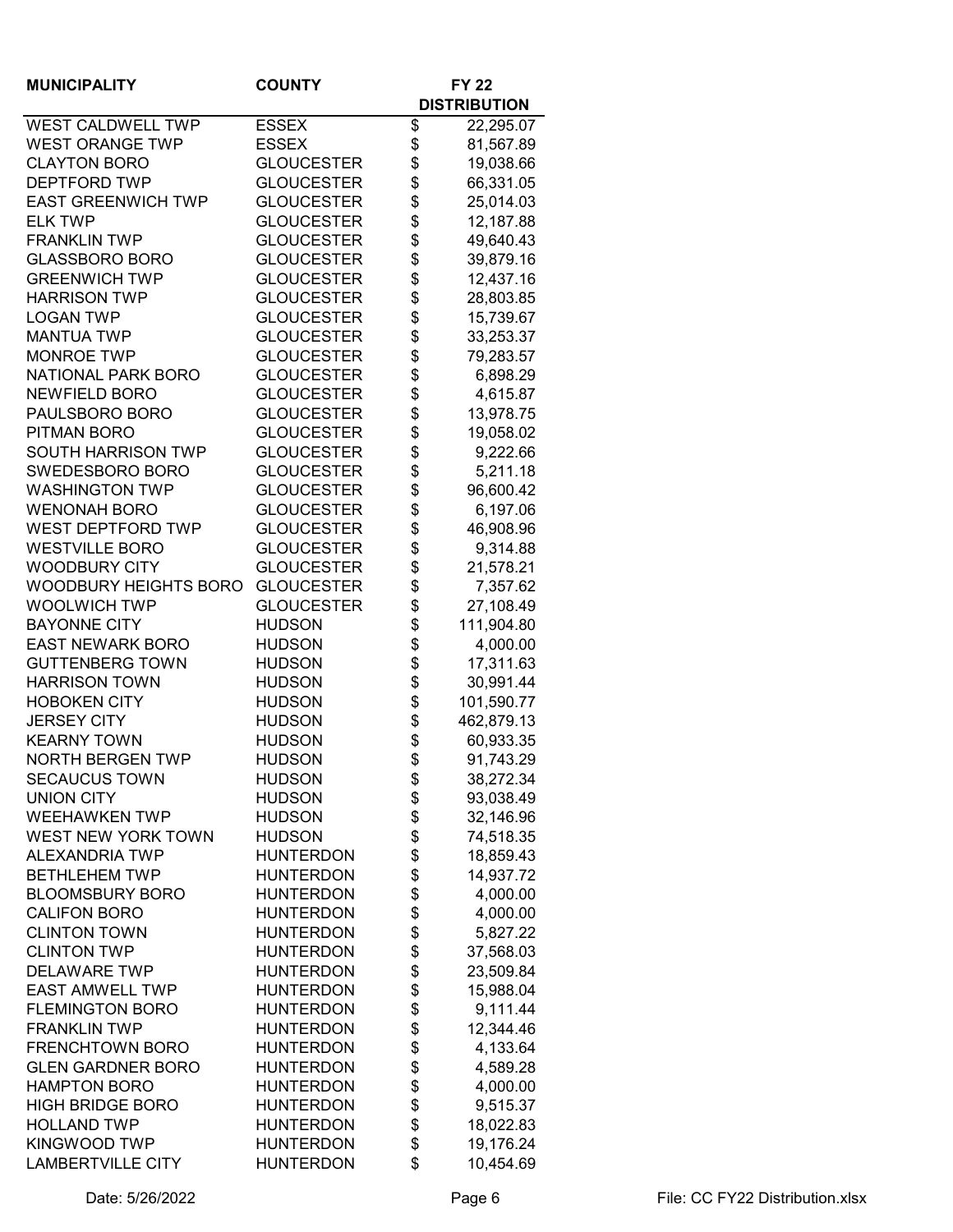| <b>MUNICIPALITY</b>            | <b>COUNTY</b>    | <b>FY 22</b> |                     |
|--------------------------------|------------------|--------------|---------------------|
|                                |                  |              | <b>DISTRIBUTION</b> |
| <b>LEBANON BORO</b>            | <b>HUNTERDON</b> | \$           | 4,000.00            |
| <b>LEBANON TWP</b>             | <b>HUNTERDON</b> | \$           | 27,456.77           |
| <b>MILFORD BORO</b>            | <b>HUNTERDON</b> | \$           | 4,000.00            |
| <b>RARITAN TWP</b>             | <b>HUNTERDON</b> | \$           | 68,846.44           |
| <b>READINGTON TWP</b>          | <b>HUNTERDON</b> | \$           | 57,066.87           |
| <b>STOCKTON BORO</b>           | <b>HUNTERDON</b> | \$           | 4,000.00            |
| <b>TEWKSBURY TWP</b>           | <b>HUNTERDON</b> | \$           | 28,092.31           |
| <b>UNION TWP</b>               | <b>HUNTERDON</b> | \$           | 17,141.35           |
| <b>WEST AMWELL TWP</b>         | <b>HUNTERDON</b> | \$           | 12,936.84           |
| <b>EAST WINDSOR TWP</b>        | <b>MERCER</b>    | \$           | 54,339.83           |
| <b>EWING TWP</b>               | <b>MERCER</b>    | \$           | 76,728.02           |
| <b>HAMILTON TWP</b>            | <b>MERCER</b>    | \$           | 194,686.76          |
| <b>HIGHTSTOWN BORO</b>         | <b>MERCER</b>    | \$           | 10,165.55           |
| <b>HOPEWELL BORO</b>           | <b>MERCER</b>    | \$           | 4,497.64            |
| <b>HOPEWELL TWP</b>            | <b>MERCER</b>    | \$           | 56,461.77           |
| <b>LAWRENCE TWP</b>            | <b>MERCER</b>    | \$           | 66,780.19           |
| PENNINGTON BORO                | <b>MERCER</b>    | \$           | 5,698.06            |
| <b>PRINCETON</b>               | <b>MERCER</b>    | \$           | 62,396.94           |
| <b>TRENTON CITY</b>            | <b>MERCER</b>    | \$           | 145, 143. 29        |
| <b>ROBBINSVILLE TWP</b>        | <b>MERCER</b>    | \$           | 36,644.16           |
| <b>WEST WINDSOR TWP</b>        | <b>MERCER</b>    | \$           | 64,384.68           |
| <b>CARTERET BORO</b>           | <b>MIDDLESEX</b> | \$           | 40,929.70           |
| <b>CRANBURY TWP</b>            | <b>MIDDLESEX</b> | \$           | 11,722.11           |
| <b>DUNELLEN BORO</b>           | <b>MIDDLESEX</b> | \$           | 12,081.36           |
| <b>EAST BRUNSWICK TWP</b>      | <b>MIDDLESEX</b> | \$           | 100,703.84          |
| <b>EDISON TWP</b>              | <b>MIDDLESEX</b> | \$           | 184,810.42          |
| <b>HELMETTA BORO</b>           | <b>MIDDLESEX</b> | \$           | 5,121.99            |
| <b>HIGHLAND PARK BORO</b>      | <b>MIDDLESEX</b> | \$           | 27,885.90           |
| <b>JAMESBURG BORO</b>          | <b>MIDDLESEX</b> | \$           | 9,809.03            |
| <b>METUCHEN BORO</b>           | <b>MIDDLESEX</b> | \$           | 28,925.24           |
| MIDDLESEX BORO                 | <b>MIDDLESEX</b> | \$           | 29,107.73           |
| <b>MILLTOWN BORO</b>           | <b>MIDDLESEX</b> | \$           | 14,424.82           |
| <b>MONROE TWP</b>              | <b>MIDDLESEX</b> | \$           | 105,240.47          |
| <b>NEW BRUNSWICK CITY</b>      | <b>MIDDLESEX</b> | \$           | 69,606.84           |
| NORTH BRUNSWICK TWP            | MIDDLESEX        | \$           | 68,506.81           |
| <b>OLD BRIDGE TWP</b>          | <b>MIDDLESEX</b> | \$           | 124,018.76          |
| PERTH AMBOY CITY               | <b>MIDDLESEX</b> | \$           | 71,074.62           |
| PISCATAWAY TWP                 | <b>MIDDLESEX</b> | \$           | 103,344.74          |
| PLAINSBORO TWP                 | <b>MIDDLESEX</b> | \$           | 46,439.31           |
| <b>SAYREVILLE BORO</b>         | <b>MIDDLESEX</b> | \$           | 81,606.98           |
| SOUTH AMBOY CITY               | <b>MIDDLESEX</b> | \$           | 16,983.27           |
| <b>SOUTH BRUNSWICK TWP</b>     | <b>MIDDLESEX</b> | \$           | 89,863.47           |
| SOUTH PLAINFIELD BORO          | <b>MIDDLESEX</b> | \$           | 49,621.17           |
| <b>SOUTH RIVER BORO</b>        | <b>MIDDLESEX</b> | \$           | 29,481.07           |
| SPOTSWOOD BORO                 | <b>MIDDLESEX</b> | \$           | 16,814.09           |
| <b>WOODBRIDGE TWP</b>          | <b>MIDDLESEX</b> | \$           | 181,095.24          |
| <b>ABERDEEN TWP</b>            | <b>MONMOUTH</b>  | \$           | 39,248.59           |
| <b>ALLENHURST BORO</b>         | <b>MONMOUTH</b>  | \$           | 4,000.00            |
| <b>ALLENTOWN BORO</b>          | <b>MONMOUTH</b>  | \$           | 4,000.00            |
| <b>ASBURY PARK CITY</b>        | <b>MONMOUTH</b>  | \$           | 34,444.39           |
| <b>ATLANTIC HIGHLANDS BORO</b> | <b>MONMOUTH</b>  | \$           | 11,812.48           |
| AVON-BY-THE-SEA BORO           | <b>MONMOUTH</b>  | \$           | 6,970.78            |
| <b>BELMAR BORO</b>             | <b>MONMOUTH</b>  | \$           | 18,038.25           |
| <b>BRADLEY BEACH BORO</b>      | <b>MONMOUTH</b>  | \$           | 12,903.70           |
| <b>BRIELLE BORO</b>            | <b>MONMOUTH</b>  | \$           | 12,314.18           |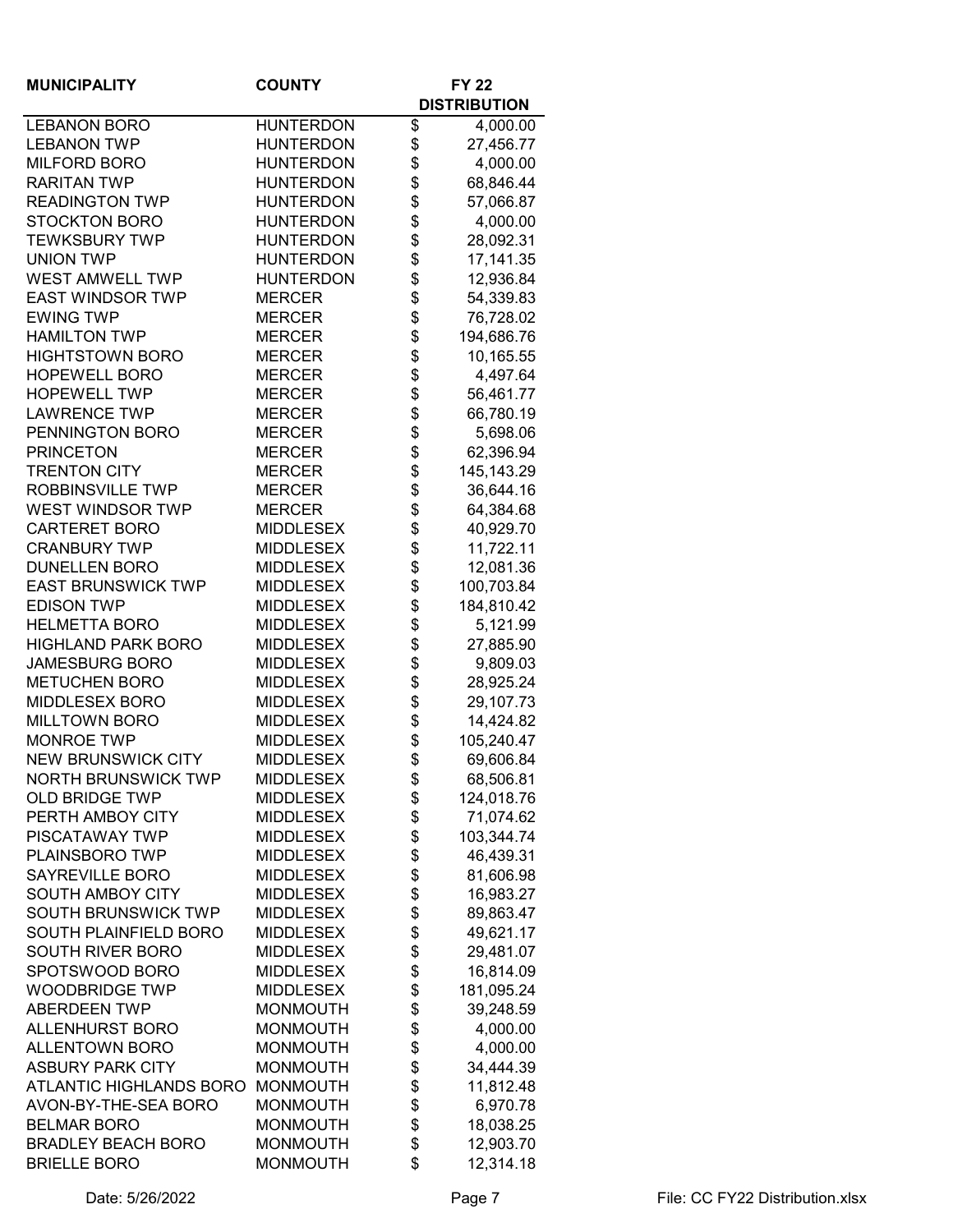| <b>MUNICIPALITY</b>                           | <b>COUNTY</b>   |    | <b>FY 22</b>        |
|-----------------------------------------------|-----------------|----|---------------------|
|                                               |                 |    | <b>DISTRIBUTION</b> |
| <b>COLTS NECK TWP</b>                         | <b>MONMOUTH</b> | \$ | 36,930.74           |
| <b>DEAL BORO</b>                              | <b>MONMOUTH</b> | \$ | 7,174.36            |
| <b>EATONTOWN BORO</b>                         | <b>MONMOUTH</b> | \$ | 28,718.37           |
| <b>ENGLISHTOWN BORO</b>                       | <b>MONMOUTH</b> | \$ | 4,000.00            |
| <b>FAIR HAVEN BORO</b>                        | <b>MONMOUTH</b> | \$ | 11,884.51           |
| <b>FARMINGDALE BORO</b>                       | <b>MONMOUTH</b> | \$ | 4,000.00            |
| FREEHOLD BORO                                 | <b>MONMOUTH</b> | \$ | 20,468.82           |
| <b>FREEHOLD TWP</b>                           | <b>MONMOUTH</b> | \$ | 82,159.03           |
| <b>HAZLET TWP</b>                             | <b>MONMOUTH</b> | \$ | 40,396.96           |
| <b>HIGHLANDS BORO</b>                         | <b>MONMOUTH</b> | \$ | 12,357.61           |
| <b>HOLMDEL TWP</b>                            | <b>MONMOUTH</b> | \$ | 45,410.18           |
| <b>HOWELL TWP</b>                             | <b>MONMOUTH</b> | \$ | 123,522.53          |
| <b>INTERLAKEN BORO</b>                        | <b>MONMOUTH</b> | \$ | 4,000.00            |
| <b>KEANSBURG BORO</b>                         | <b>MONMOUTH</b> | \$ | 20,002.07           |
| <b>KEYPORT BORO</b>                           | <b>MONMOUTH</b> | \$ | 15,416.91           |
| LAKE COMO BORO                                | <b>MONMOUTH</b> | \$ | 4,777.69            |
| <b>LITTLE SILVER BORO</b>                     | <b>MONMOUTH</b> | \$ | 13,744.85           |
| <b>LONG BRANCH CITY</b>                       | <b>MONMOUTH</b> | \$ | 67,107.34           |
| <b>MANALAPAN TWP</b>                          | <b>MONMOUTH</b> | \$ | 87,446.09           |
| MANASQUAN BORO                                | <b>MONMOUTH</b> | \$ | 16,890.41           |
| <b>MARLBORO TWP</b>                           | <b>MONMOUTH</b> | \$ | 95,258.58           |
| <b>MATAWAN BORO</b>                           | <b>MONMOUTH</b> | \$ | 18,674.78           |
| <b>MIDDLETOWN TWP</b>                         | <b>MONMOUTH</b> | \$ | 157,330.66          |
| <b>MILLSTONE TWP</b>                          | <b>MONMOUTH</b> |    |                     |
|                                               |                 | \$ | 40,646.75           |
| MONMOUTH BEACH BORO                           | <b>MONMOUTH</b> | \$ | 9,840.52            |
| NEPTUNE CITY BORO                             | <b>MONMOUTH</b> | \$ | 10,631.19           |
| <b>NEPTUNE TWP</b>                            | <b>MONMOUTH</b> | \$ | 69,169.02           |
| <b>OCEAN TWP</b>                              | <b>MONMOUTH</b> | \$ | 68,037.67           |
| <b>OCEANPORT BORO</b><br><b>RED BANK BORO</b> | <b>MONMOUTH</b> | \$ | 14,137.68           |
| ROOSEVELT BORO                                | <b>MONMOUTH</b> | \$ | 24,237.03           |
|                                               | <b>MONMOUTH</b> | \$ | 4,000.00            |
| <b>RUMSON BORO</b>                            | <b>MONMOUTH</b> | \$ | 18,290.77           |
| <b>SEA BRIGHT BORO</b>                        | <b>MONMOUTH</b> | \$ | 4,472.16            |
| <b>SEA GIRT BORO</b>                          | <b>MONMOUTH</b> | \$ | 7,801.97            |
| SHREWSBURY BORO                               | MONMOUTH        | Φ  | 8,986.35            |
| <b>SHREWSBURY TWP</b>                         | <b>MONMOUTH</b> | \$ | 4,000.00            |
| <b>SPRING LAKE BORO</b>                       | <b>MONMOUTH</b> | \$ | 13,137.81           |
| SPRING LAKE HEIGHTS BORO MONMOUTH             |                 | \$ | 13,321.58           |
| <b>TINTON FALLS BORO</b>                      | <b>MONMOUTH</b> | \$ | 44,996.48           |
| UNION BEACH BORO                              | <b>MONMOUTH</b> | \$ | 12,388.45           |
| UPPER FREEHOLD TWP                            | <b>MONMOUTH</b> | \$ | 27,795.07           |
| <b>WALL TWP</b>                               | <b>MONMOUTH</b> | \$ | 70,104.84           |
| WEST LONG BRANCH BORO                         | <b>MONMOUTH</b> | \$ | 15,591.63           |
| <b>BOONTON TOWN</b>                           | <b>MORRIS</b>   | \$ | 18,320.82           |
| <b>BOONTON TWP</b>                            | <b>MORRIS</b>   | \$ | 12,485.97           |
| <b>BUTLER BORO</b>                            | <b>MORRIS</b>   | \$ | 16,554.24           |
| <b>CHATHAM BORO</b>                           | <b>MORRIS</b>   | \$ | 16,793.84           |
| <b>CHATHAM TWP</b>                            | <b>MORRIS</b>   | \$ | 22,548.08           |
| <b>CHESTER BORO</b>                           | <b>MORRIS</b>   | \$ | 4,283.27            |
| <b>CHESTER TWP</b>                            | <b>MORRIS</b>   | \$ | 29,185.68           |
| <b>DENVILLE TWP</b>                           | <b>MORRIS</b>   | \$ | 43,189.05           |
| DOVER TOWN                                    | <b>MORRIS</b>   | \$ | 27,443.03           |
| <b>EAST HANOVER TWP</b>                       | <b>MORRIS</b>   | \$ | 24,692.47           |
| <b>FLORHAM PARK BORO</b>                      | <b>MORRIS</b>   | \$ | 24,474.24           |
| <b>HANOVER TWP</b>                            | <b>MORRIS</b>   | \$ | 34,653.11           |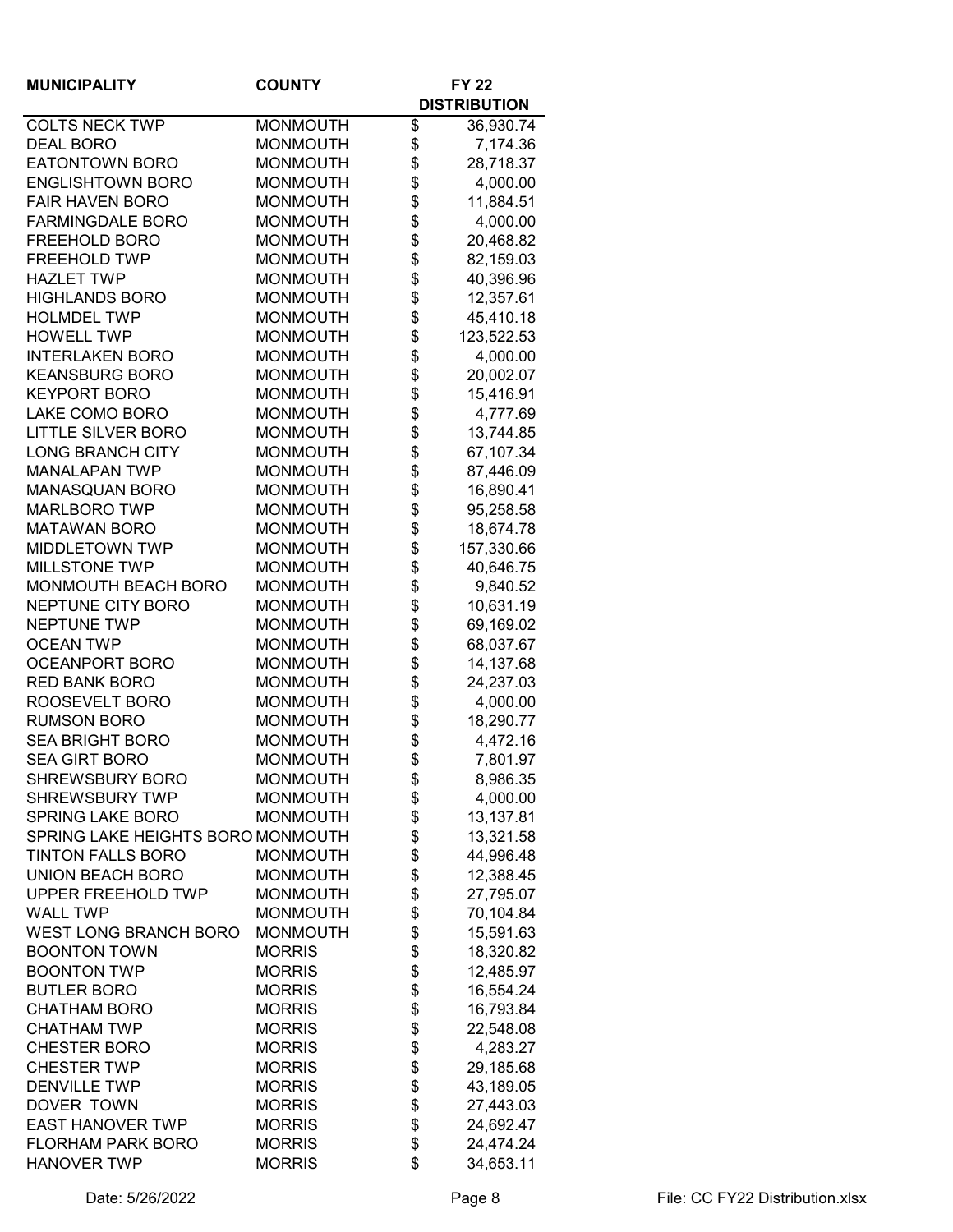| <b>MUNICIPALITY</b>             | <b>COUNTY</b> |          | <b>FY 22</b>        |
|---------------------------------|---------------|----------|---------------------|
|                                 |               |          | <b>DISTRIBUTION</b> |
| <b>HARDING TWP</b>              | <b>MORRIS</b> | \$       | 11,637.72           |
| <b>JEFFERSON TWP</b>            | <b>MORRIS</b> | \$       | 56,419.75           |
| <b>KINNELON BORO</b>            | <b>MORRIS</b> | \$\$\$   | 22,530.02           |
| <b>LINCOLN PARK BORO</b>        | <b>MORRIS</b> |          | 23,062.15           |
| LONG HILL TWP                   | <b>MORRIS</b> |          | 21,888.85           |
| <b>MADISON BORO</b>             | <b>MORRIS</b> |          | 30,437.12           |
| <b>MENDHAM BORO</b>             | <b>MORRIS</b> | \$       | 11,814.62           |
| <b>MENDHAM TWP</b>              | <b>MORRIS</b> | \$       | 22,902.56           |
| MINE HILL TWP                   | <b>MORRIS</b> |          | 8,792.48            |
| <b>MONTVILLE TWP</b>            | <b>MORRIS</b> | \$<br>\$ | 51,734.15           |
| <b>MORRIS PLAINS BORO</b>       | <b>MORRIS</b> | \$       | 14,018.62           |
| <b>MORRIS TWP</b>               | <b>MORRIS</b> | \$       | 54,819.17           |
| <b>MORRISTOWN TOWN</b>          | <b>MORRIS</b> | \$       | 36,539.34           |
| <b>MOUNT ARLINGTON BORO</b>     | <b>MORRIS</b> | \$       | 13,413.58           |
| <b>MOUNT OLIVE TWP</b>          | <b>MORRIS</b> | \$       | 67,766.55           |
| <b>MOUNTAIN LAKES BORO</b>      | <b>MORRIS</b> | \$       | 10,941.33           |
| NETCONG BORO                    | <b>MORRIS</b> | \$       | 6,668.27            |
| PARSIPPANY-TROY HILLS TWIMORRIS |               | \$       | 113,932.96          |
| PEQUANNOCK TWP                  | <b>MORRIS</b> | \$       | 33,814.17           |
| RANDOLPH TWP                    | <b>MORRIS</b> |          | 60,460.54           |
| RIVERDALE BORO                  | <b>MORRIS</b> | \$\$     | 9,326.48            |
| ROCKAWAY BORO                   | <b>MORRIS</b> |          | 13,377.44           |
| ROCKAWAY TWP                    | <b>MORRIS</b> | \$       | 57,195.59           |
| <b>ROXBURY TWP</b>              | <b>MORRIS</b> | \$       | 54,236.36           |
| <b>VICTORY GARDENS BORO</b>     | <b>MORRIS</b> | \$       | 4,000.00            |
| <b>WASHINGTON TWP</b>           | <b>MORRIS</b> | \$       | 53,952.69           |
| <b>WHARTON BORO</b>             | <b>MORRIS</b> | \$       | 12,824.45           |
| <b>BARNEGAT LIGHT BORO</b>      | <b>OCEAN</b>  | \$       | 5,831.23            |
| <b>BARNEGAT TWP</b>             | <b>OCEAN</b>  | \$       | 54,221.29           |
| <b>BAY HEAD BORO</b>            | <b>OCEAN</b>  | \$       | 5,212.55            |
| <b>BEACH HAVEN BORO</b>         | <b>OCEAN</b>  | \$       | 12,589.83           |
| BEACHWOOD BORO                  | <b>OCEAN</b>  | \$       | 23,090.31           |
| <b>BERKELEY TWP</b>             | <b>OCEAN</b>  | \$       | 133,439.68          |
| <b>BRICK TWP</b>                | <b>OCEAN</b>  | \$       | 170,308.53          |
| <b>TOMS RIVER TWP</b>           | <b>OCEAN</b>  |          | 227,480.38          |
| EAGLESWOOD TWP                  | <b>OCEAN</b>  | Φ        |                     |
| HARVEY CEDARS BORO              | <b>OCEAN</b>  | \$<br>\$ | 5,233.17            |
|                                 |               | \$       | 5,613.34            |
| <b>ISLAND HEIGHTS BORO</b>      | <b>OCEAN</b>  |          | 4,583.46            |
| <b>JACKSON TWP</b>              | <b>OCEAN</b>  | \$<br>\$ | 119,285.95          |
| <b>LACEY TWP</b>                | <b>OCEAN</b>  |          | 78,400.32           |
| <b>LAKEHURST BORO</b>           | <b>OCEAN</b>  | \$       | 5,037.80            |
| <b>LAKEWOOD TWP</b>             | <b>OCEAN</b>  | \$       | 145,844.42          |
| <b>LAVALLETTE BORO</b>          | <b>OCEAN</b>  | \$       | 12,418.64           |
| <b>LITTLE EGG HARBOR TWP</b>    | <b>OCEAN</b>  | \$       | 57,785.09           |
| <b>LONG BEACH TWP</b>           | <b>OCEAN</b>  | \$       | 41,491.33           |
| <b>MANCHESTER TWP</b>           | <b>OCEAN</b>  | \$       | 112,263.90          |
| <b>MANTOLOKING BORO</b>         | <b>OCEAN</b>  | \$       | 4,000.00            |
| <b>OCEAN GATE BORO</b>          | <b>OCEAN</b>  | \$       | 4,204.24            |
| <b>OCEAN TWP</b>                | <b>OCEAN</b>  | \$       | 24,026.03           |
| PINE BEACH BORO                 | <b>OCEAN</b>  | \$       | 5,754.24            |
| PLUMSTED TWP                    | <b>OCEAN</b>  | \$       | 18,817.35           |
| POINT PLEASANT BEACH BOR OCEAN  |               | \$       | 15,431.09           |
| POINT PLEASANT BORO             | <b>OCEAN</b>  | \$       | 42,752.22           |
| <b>SEASIDE HEIGHTS BORO</b>     | <b>OCEAN</b>  | \$       | 10,435.04           |
| <b>SEASIDE PARK BORO</b>        | <b>OCEAN</b>  | \$       | 10,853.30           |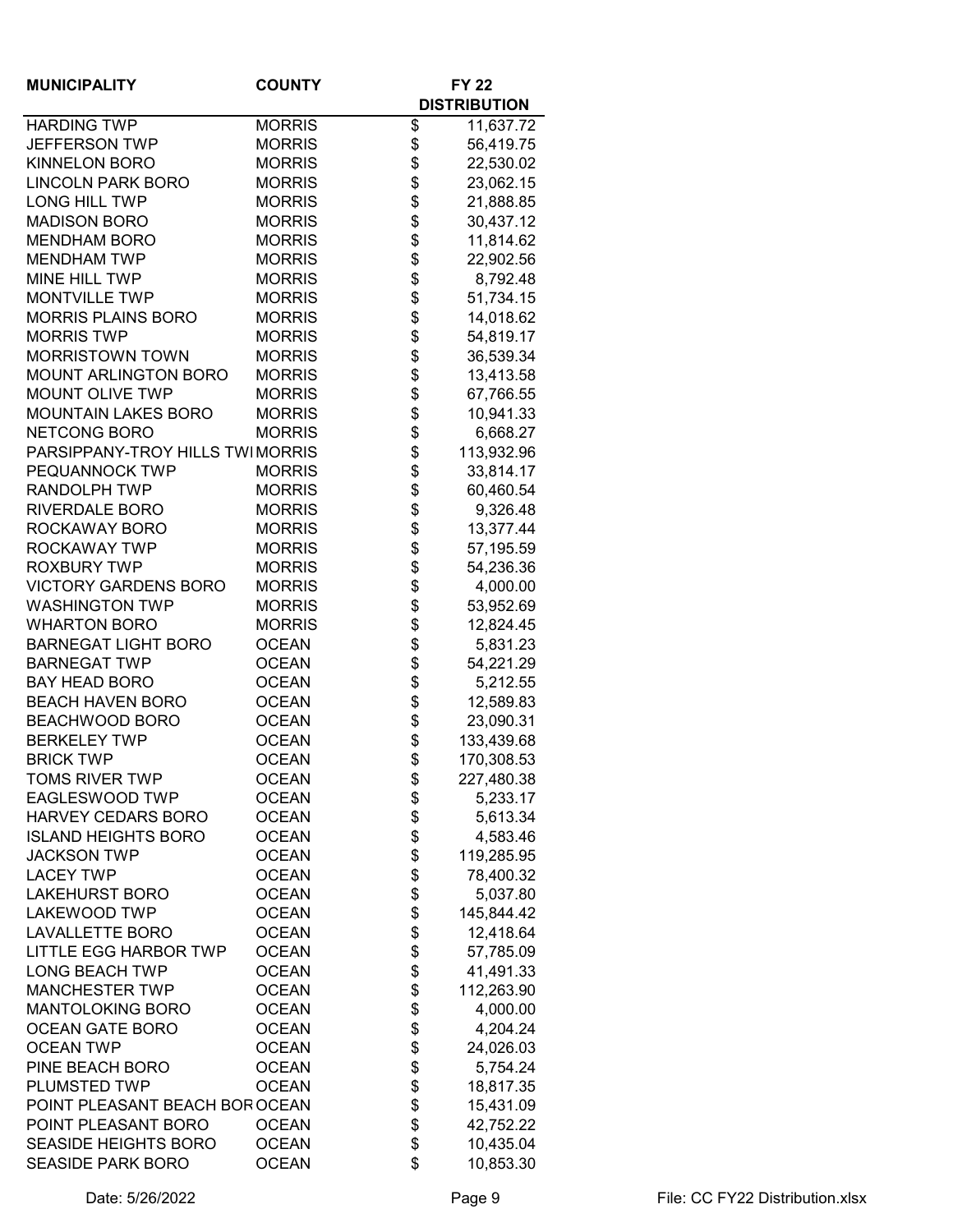| <b>MUNICIPALITY</b>             | <b>COUNTY</b>   |    | <b>FY 22</b>        |
|---------------------------------|-----------------|----|---------------------|
|                                 |                 |    | <b>DISTRIBUTION</b> |
| SHIP BOTTOM BORO                | <b>OCEAN</b>    | \$ | 9,439.11            |
| SOUTH TOMS RIVER BORO           | <b>OCEAN</b>    | \$ | 5,940.32            |
| STAFFORD TWP                    | <b>OCEAN</b>    | \$ | 81,400.45           |
| <b>SURF CITY BORO</b>           | <b>OCEAN</b>    | \$ | 11,554.03           |
| <b>TUCKERTON BORO</b>           | <b>OCEAN</b>    | \$ | 9,710.81            |
| <b>BLOOMINGDALE BORO</b>        | <b>PASSAIC</b>  | \$ | 15,565.32           |
| <b>CLIFTON CITY</b>             | <b>PASSAIC</b>  | \$ | 141,522.35          |
| <b>HALEDON BORO</b>             | <b>PASSAIC</b>  | \$ | 12,775.37           |
| <b>HAWTHORNE BORO</b>           | <b>PASSAIC</b>  | \$ | 36,743.05           |
| <b>LITTLE FALLS TWP</b>         | <b>PASSAIC</b>  | \$ | 21,765.81           |
| <b>NORTH HALEDON BORO</b>       | <b>PASSAIC</b>  | \$ | 17,436.68           |
| PASSAIC CITY                    | <b>PASSAIC</b>  | \$ | 81,831.27           |
| PATERSON CITY                   | <b>PASSAIC</b>  | \$ | 206,579.63          |
| POMPTON LAKES BORO              | <b>PASSAIC</b>  | \$ | 20,348.66           |
| PROSPECT PARK BORO              | <b>PASSAIC</b>  | \$ | 8,064.06            |
| RINGWOOD BORO                   | <b>PASSAIC</b>  | \$ | 32,333.36           |
| <b>TOTOWA BORO</b>              | <b>PASSAIC</b>  | \$ | 20,392.83           |
| <b>WANAQUE BORO</b>             | <b>PASSAIC</b>  | \$ | 21,826.21           |
| <b>WAYNE TWP</b>                | <b>PASSAIC</b>  | \$ | 107,760.47          |
| WEST MILFORD TWP                | <b>PASSAIC</b>  | \$ | 72,394.99           |
| <b>WOODLAND PARK BORO</b>       | <b>PASSAIC</b>  | \$ | 23,357.11           |
| <b>ALLOWAY TWP</b>              | <b>SALEM</b>    | \$ | 13,355.07           |
| <b>CARNEYS POINT TWP</b>        | <b>SALEM</b>    | \$ | 20,735.68           |
| <b>ELMER BORO</b>               | <b>SALEM</b>    | \$ | 4,000.00            |
| <b>ELSINBORO TWP</b>            | <b>SALEM</b>    | \$ | 4,000.00            |
| LOWER ALLOWAYS CREEK TV SALEM   |                 | \$ | 9,209.54            |
| <b>MANNINGTON TWP</b>           | <b>SALEM</b>    | \$ | 9,299.90            |
| <b>OLDMANS TWP</b>              | <b>SALEM</b>    | \$ | 4,303.80            |
| PENNS GROVE BORO                | <b>SALEM</b>    | \$ | 9,781.23            |
| PENNSVILLE TWP                  | <b>SALEM</b>    | \$ | 36,395.32           |
| PILESGROVE TWP                  | <b>SALEM</b>    | \$ | 16,142.16           |
| PITTSGROVE TWP                  | <b>SALEM</b>    | \$ | 25,085.49           |
| <b>QUINTON TWP</b>              | <b>SALEM</b>    | \$ | 8,642.22            |
| <b>SALEM CITY</b>               | <b>SALEM</b>    | \$ | 11,843.65           |
| UPPER PITTSGROVE TWP            | <b>SALEM</b>    | Φ  | 15,130.83           |
| <b>WOODSTOWN BORO</b>           | <b>SALEM</b>    | \$ | 7,916.84            |
| <b>BEDMINSTER TWP</b>           | <b>SOMERSET</b> | \$ | 23,790.14           |
| <b>BERNARDS TWP</b>             | <b>SOMERSET</b> | \$ | 61,565.00           |
| <b>BERNARDSVILLE BORO</b>       | <b>SOMERSET</b> | \$ | 22,538.29           |
| <b>BOUND BROOK BORO</b>         | <b>SOMERSET</b> | \$ | 18,664.02           |
| <b>BRANCHBURG TWP</b>           | <b>SOMERSET</b> | \$ | 41,113.06           |
| <b>BRIDGEWATER TWP</b>          | <b>SOMERSET</b> | \$ | 100,439.48          |
| <b>FAR HILLS BORO</b>           | <b>SOMERSET</b> | \$ | 4,000.00            |
| <b>FRANKLIN TWP</b>             | <b>SOMERSET</b> | \$ | 141,492.02          |
| <b>GREEN BROOK TWP</b>          | <b>SOMERSET</b> | \$ | 14,920.06           |
| <b>HILLSBOROUGH TWP</b>         | <b>SOMERSET</b> | \$ | 99,061.13           |
| <b>MANVILLE BORO</b>            | <b>SOMERSET</b> | \$ | 23,528.87           |
| MONTGOMERY TWP                  | <b>SOMERSET</b> | \$ | 63,747.81           |
| <b>NORTH PLAINFIELD BORO</b>    | <b>SOMERSET</b> | \$ | 35,413.36           |
| PEAPACK GLADSTONE BORO SOMERSET |                 | \$ | 7,584.54            |
| <b>RARITAN BORO</b>             | <b>SOMERSET</b> | \$ | 14,588.67           |
| ROCKY HILL BORO                 | <b>SOMERSET</b> | \$ | 4,000.00            |
| SOMERVILLE BORO                 | <b>SOMERSET</b> | \$ | 24,732.15           |
| SOUTH BOUND BROOK BORO SOMERSET |                 | \$ | 8,384.16            |
| <b>WARREN TWP</b>               | <b>SOMERSET</b> | \$ | 43,767.38           |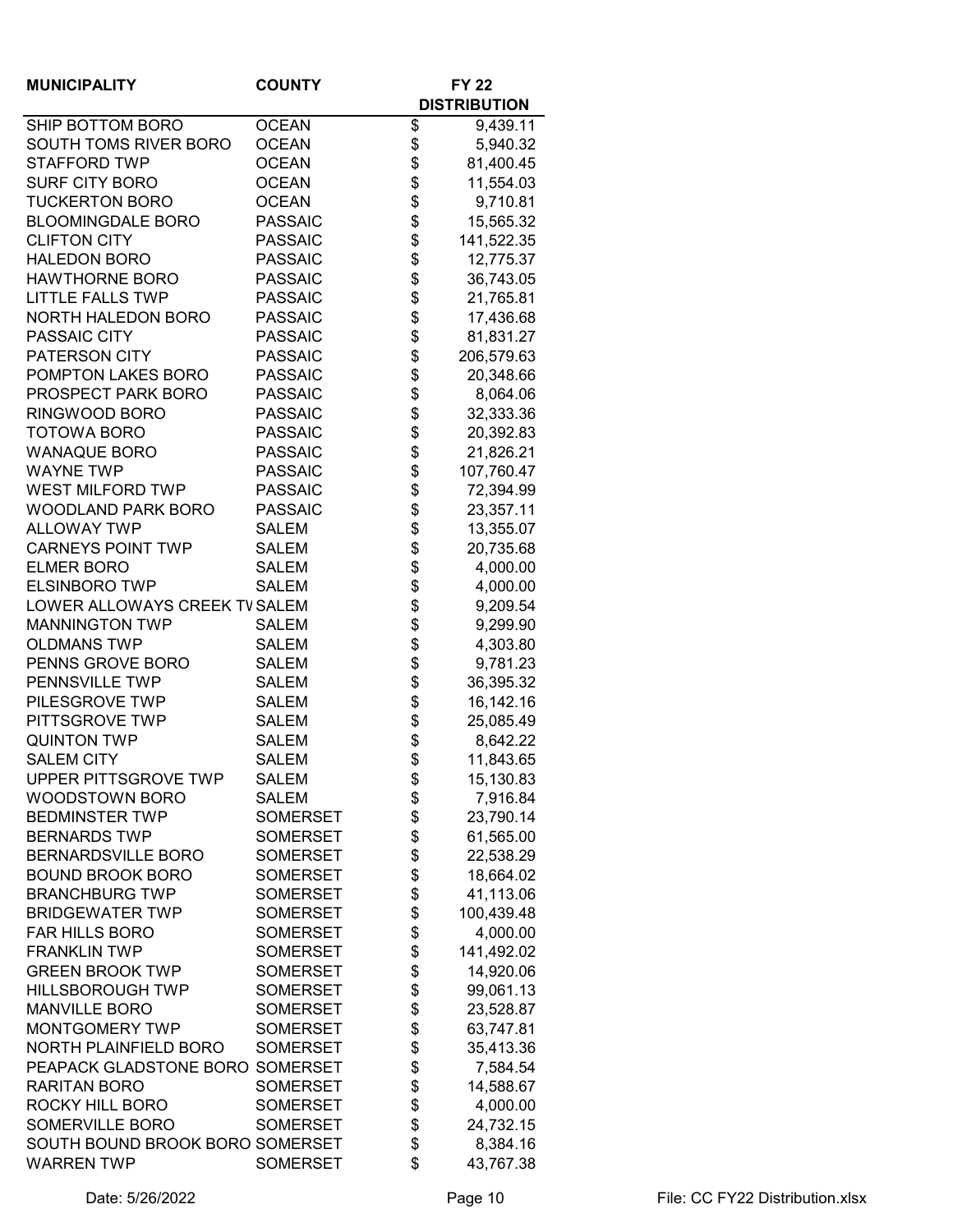| <b>MUNICIPALITY</b>                             | <b>COUNTY</b>                  |          | <b>FY 22</b>          |
|-------------------------------------------------|--------------------------------|----------|-----------------------|
|                                                 |                                |          | <b>DISTRIBUTION</b>   |
| <b>WATCHUNG BORO</b>                            | <b>SOMERSET</b>                | \$       | 15,485.44             |
| <b>ANDOVER BORO</b>                             | <b>SUSSEX</b>                  | \$       | 4,000.00              |
| <b>ANDOVER TWP</b>                              | <b>SUSSEX</b>                  | \$       | 19,655.83             |
| <b>BRANCHVILLE BORO</b>                         | <b>SUSSEX</b>                  | \$       | 4,000.00              |
| <b>BYRAM TWP</b>                                | <b>SUSSEX</b>                  | \$       | 21,788.01             |
| <b>FRANKFORD TWP</b>                            | <b>SUSSEX</b>                  | \$       | 23,688.85             |
| <b>FRANKLIN BORO</b>                            | <b>SUSSEX</b>                  | \$       | 12,297.50             |
| <b>FREDON TWP</b>                               | <b>SUSSEX</b>                  | \$       | 12,098.14             |
| <b>GREEN TWP</b>                                | <b>SUSSEX</b>                  | \$       | 12,769.72             |
| <b>HAMBURG BORO</b>                             | <b>SUSSEX</b>                  | \$       | 6,771.32              |
| <b>HAMPTON TWP</b>                              | <b>SUSSEX</b>                  | \$       | 14,526.85             |
| <b>HARDYSTON TWP</b>                            | <b>SUSSEX</b>                  | \$       | 23,498.25             |
| <b>HOPATCONG BORO</b>                           | <b>SUSSEX</b>                  | \$       | 36,512.59             |
| <b>LAFAYETTE TWP</b>                            | <b>SUSSEX</b>                  | \$       | 10,479.10             |
| <b>MONTAGUE TWP</b>                             | <b>SUSSEX</b>                  | \$       | 12,182.67             |
| <b>NEWTON TOWN</b>                              | <b>SUSSEX</b>                  | \$       | 16,972.15             |
| OGDENSBURG BORO                                 | <b>SUSSEX</b>                  | \$       | 6,069.10              |
| <b>SANDYSTON TWP</b>                            | <b>SUSSEX</b>                  | \$       | 10,243.42             |
| <b>SPARTA TWP</b>                               | <b>SUSSEX</b>                  | \$       | 49,663.59             |
| <b>STANHOPE BORO</b>                            | <b>SUSSEX</b>                  | \$       | 8,079.33              |
| STILLWATER TWP                                  | <b>SUSSEX</b>                  | \$       | 16,047.57             |
| <b>SUSSEX BORO</b>                              | <b>SUSSEX</b>                  | \$       | 4,842.75              |
| <b>VERNON TWP</b>                               | <b>SUSSEX</b>                  | \$       | 54,505.72             |
| <b>WANTAGE TWP</b>                              | <b>SUSSEX</b>                  | \$       | 44,413.17             |
| <b>BERKELEY HEIGHTS TWP</b>                     | <b>UNION</b>                   | \$       | 27,405.00             |
| <b>CLARK TWP</b>                                | <b>UNION</b>                   | \$       | 31,267.14             |
| <b>CRANFORD TWP</b>                             | <b>UNION</b>                   | \$       | 45,883.86             |
| ELIZABETH CITY                                  | <b>UNION</b>                   | \$       | 184,727.87            |
| FANWOOD BORO                                    | <b>UNION</b>                   | \$       | 14,096.53             |
| <b>GARWOOD BORO</b>                             | <b>UNION</b>                   | \$       | 9,338.72              |
| <b>HILLSIDE TWP</b>                             | <b>UNION</b>                   | \$       | 34,742.76             |
| <b>KENILWORTH BORO</b>                          | <b>UNION</b>                   | \$       | 15,569.07             |
| <b>LINDEN CITY</b>                              | <b>UNION</b>                   | \$       | 74,921.87             |
| <b>MOUNTAINSIDE BORO</b>                        | <b>UNION</b>                   | \$       | 15,488.05             |
| NEW PROVIDENCE BORO                             | UNION                          | Φ        | 28,474.78             |
| <b>PLAINFIELD CITY</b>                          | <b>UNION</b>                   | \$       | 76,070.33             |
| <b>RAHWAY CITY</b>                              | <b>UNION</b>                   | \$       | 54,064.06             |
| ROSELLE BORO                                    | <b>UNION</b>                   | \$       | 36,551.84             |
| ROSELLE PARK BORO                               | <b>UNION</b>                   | \$       | 22,510.65             |
| <b>SCOTCH PLAINS TWP</b>                        | <b>UNION</b>                   | \$       | 47,691.53             |
| <b>SPRINGFIELD TWP</b>                          | <b>UNION</b>                   | \$       | 32,516.88             |
| <b>SUMMIT CITY</b>                              | <b>UNION</b>                   | \$       | 42,888.34             |
| <b>UNION TWP</b>                                | <b>UNION</b>                   | \$       | 97,693.81             |
| <b>WESTFIELD TOWN</b>                           | <b>UNION</b>                   | \$       | 59,130.30             |
| <b>WINFIELD TWP</b>                             | <b>UNION</b>                   | \$       | 4,000.00              |
| <b>ALLAMUCHY TWP</b>                            | WARREN                         | \$       | 10,426.87             |
| <b>ALPHA BORO</b>                               | <b>WARREN</b>                  | \$       | 7,605.33              |
| <b>BELVIDERE TOWN</b>                           | <b>WARREN</b>                  | \$       | 7,204.64              |
| <b>BLAIRSTOWN TWP</b>                           | <b>WARREN</b>                  | \$       | 22,164.80             |
| <b>FRANKLIN TWP</b>                             | <b>WARREN</b>                  | \$       | 13,097.53             |
| <b>FRELINGHUYSEN TWP</b>                        | <b>WARREN</b>                  | \$       | 9,763.75              |
| <b>GREENWICH TWP</b>                            | <b>WARREN</b>                  | \$       | 13,738.26             |
| <b>HACKETTSTOWN TOWN</b><br><b>HARDWICK TWP</b> | <b>WARREN</b><br><b>WARREN</b> | \$<br>\$ | 19,458.97             |
| <b>HARMONY TWP</b>                              | <b>WARREN</b>                  | \$       | 8,977.12<br>12,325.24 |
|                                                 |                                |          |                       |